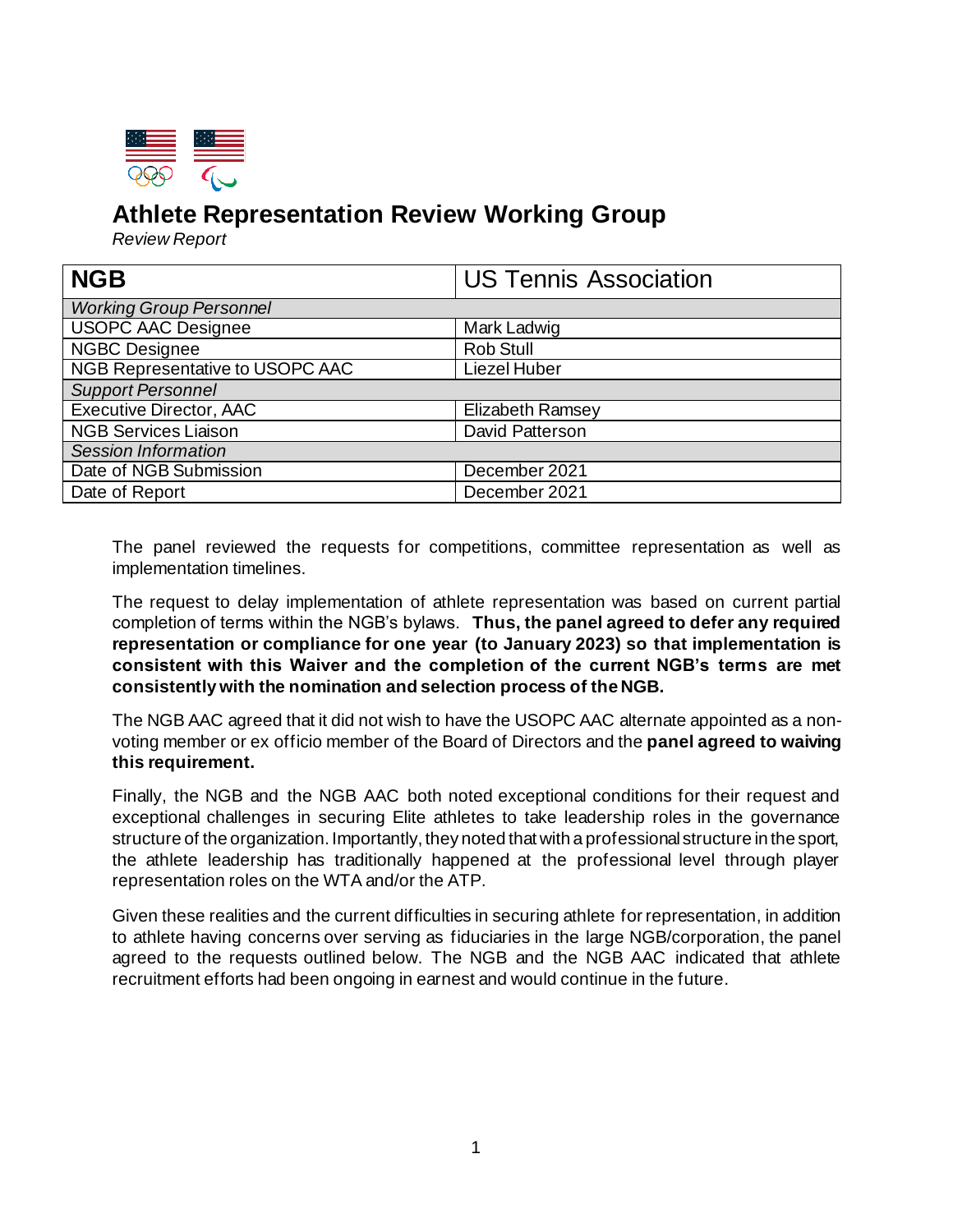| <b>Competition</b>                                                                                                                                                                                             | US Open (Able Body) - 2nd Round;<br><b>Singles; Doubles; Mixed</b><br><b>US Open (Wheelchair)</b><br>$\bullet$<br><b>Billie Jean King Cup</b><br><b>Davis Cup</b><br><b>World Team Cup</b><br>$\bullet$<br><b>International Teams</b><br><b>World Wheelchair Tennis Cup</b><br>$\bullet$<br>Top 50 US athletes at End of Year<br>$\bullet$<br>World Rankings - Singles & Doubles.<br>Top 10 US athletes at End of Year<br>$\bullet$<br>World Rankings - Men's, Women's &<br>Qaud |
|----------------------------------------------------------------------------------------------------------------------------------------------------------------------------------------------------------------|----------------------------------------------------------------------------------------------------------------------------------------------------------------------------------------------------------------------------------------------------------------------------------------------------------------------------------------------------------------------------------------------------------------------------------------------------------------------------------|
| <b>NGB Recommendation</b>                                                                                                                                                                                      | Approve, Elite Competition                                                                                                                                                                                                                                                                                                                                                                                                                                                       |
| <b>NGB AAC Recommendation</b>                                                                                                                                                                                  | Approve, Elite Competition                                                                                                                                                                                                                                                                                                                                                                                                                                                       |
| <b>Working Group Finding</b>                                                                                                                                                                                   | <b>Approve, Elite Competition</b>                                                                                                                                                                                                                                                                                                                                                                                                                                                |
| <b>Finding Notes</b>                                                                                                                                                                                           |                                                                                                                                                                                                                                                                                                                                                                                                                                                                                  |
| NGB athletes indicated very strongly that all the above events, including any predecessor or                                                                                                                   |                                                                                                                                                                                                                                                                                                                                                                                                                                                                                  |
| replacement events, comprise elite competitions at the highest level of the sport. NGB Athletes<br>agreed End of Year rankings by WTA and/or achieving 2 <sup>nd</sup> round and higher at The US Open qualify |                                                                                                                                                                                                                                                                                                                                                                                                                                                                                  |

as Elite Athletes; even though placements are not a part of NGB led selection criteria. Panel agreed

that this was appropriate given the competitive structure of Tennis.

| <b>Competition</b>                                                                                 | <b>All Sanctioned USTA Competitions</b>  |  |
|----------------------------------------------------------------------------------------------------|------------------------------------------|--|
| <b>NGB Recommendation</b>                                                                          | Approve, Actively Engaged                |  |
| <b>NGB AAC Recommendation</b>                                                                      | Approve, Actively Engaged                |  |
| <b>Working Group Finding</b>                                                                       | <b>Approve, Actively Engaged</b>         |  |
| <b>Finding Notes</b>                                                                               |                                          |  |
| All sanctioned events in the USTA system indicate a commitment to the sport and a commitment to    |                                          |  |
| high level competition and thus can qualify as Actively Engaged athletes.                          |                                          |  |
|                                                                                                    |                                          |  |
| <b>Reviewed Committees</b>                                                                         |                                          |  |
| <b>Committee</b>                                                                                   | <b>Board of Directors</b><br>$\bullet$   |  |
| <b>NGB Recommendation</b>                                                                          | Amended Athlete Representation           |  |
| <b>NGB AAC Recommendation</b>                                                                      | Amended Athlete Representation           |  |
| <b>Working Group Finding</b>                                                                       | <b>Amended Athlete Representation</b>    |  |
| <b>Finding Notes</b>                                                                               |                                          |  |
| The NGB athletes were emphatic to have only 20% elite athlete representation required and that the |                                          |  |
| representation would then be restricted to 10 Year athletes only. The panel agreed that given the  |                                          |  |
| absolute preference of the athletes in the NGB, that this would be granted.                        |                                          |  |
| <b>Committee</b>                                                                                   | <b>Audit</b>                             |  |
|                                                                                                    | <b>Budget</b>                            |  |
|                                                                                                    | Nominating                               |  |
|                                                                                                    | Billie Jean King Cup, Davis Cup,         |  |
|                                                                                                    | <b>Olympic and Paralympic Team (note</b> |  |
|                                                                                                    | this is one committee)                   |  |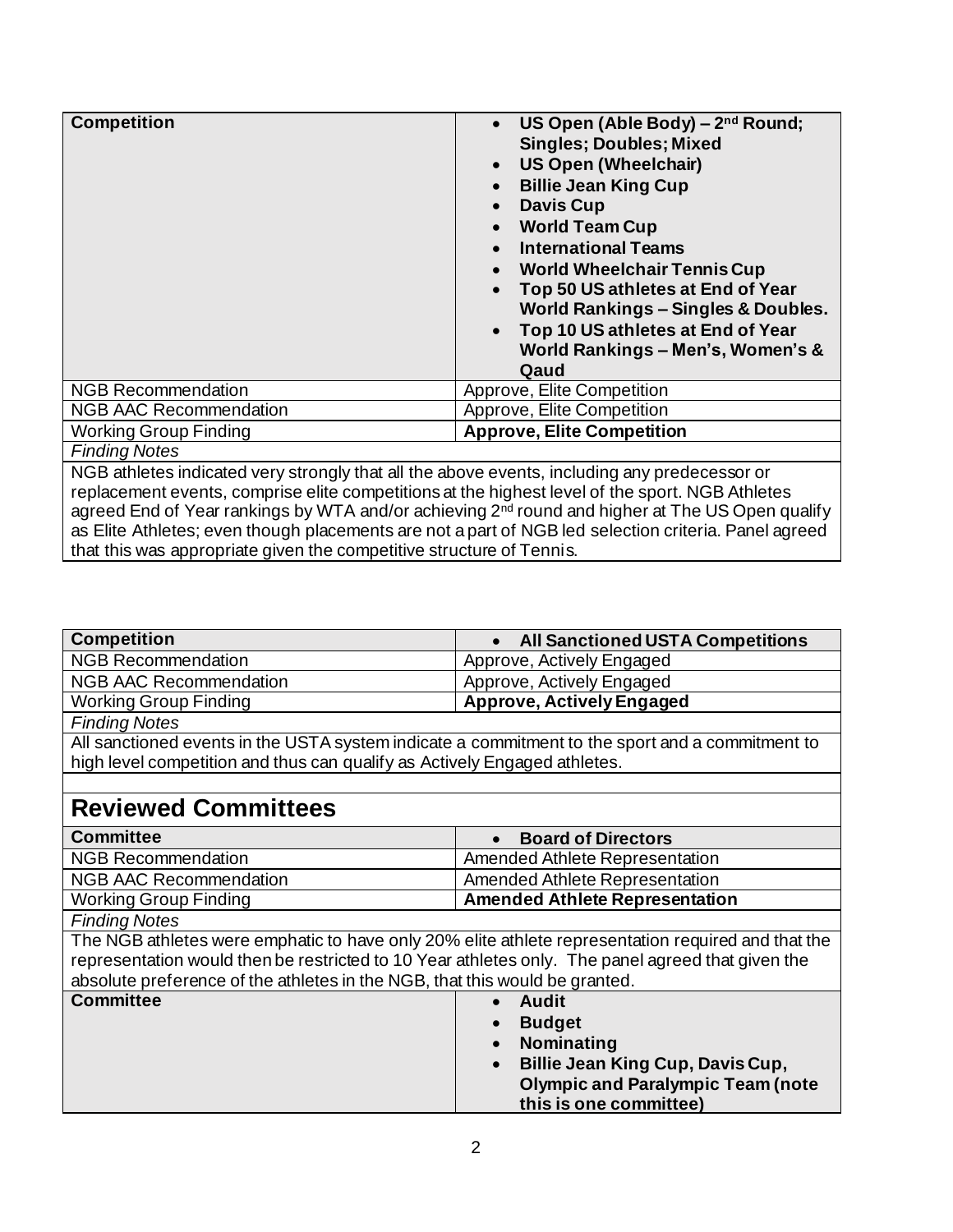|                                                                                                                                  | <b>International Team Selection</b><br>$\bullet$            |
|----------------------------------------------------------------------------------------------------------------------------------|-------------------------------------------------------------|
| <b>NGB Recommendation</b>                                                                                                        | Designated, Amended Athlete Representation                  |
| <b>NGB AAC Recommendation</b>                                                                                                    | Designated, Amended Athlete Representation                  |
| <b>Working Group Finding</b>                                                                                                     | <b>Designated, Amended Athlete</b><br>Representation        |
| <b>Finding Notes</b>                                                                                                             |                                                             |
| NGB athletes were emphatic that 20% athlete representation is the correct amount of athlete                                      |                                                             |
| representation on these designated committees. A waiver is granted for any NGB requirement                                       |                                                             |
| related to Para-Athlete Representation, with the understanding the NGB will do its best to seek                                  |                                                             |
| Para-Athlete Representation. The NGB and the NGB athletes also noted that the selection to                                       |                                                             |
| international events is often qualification by rank and thus the NGB has little to no input on selection<br>of Team USA members. |                                                             |
| <b>Committee</b>                                                                                                                 | <b>Compensation</b>                                         |
|                                                                                                                                  | <b>Grievance</b>                                            |
| <b>NGB Recommendation</b>                                                                                                        | Designated, No Athlete Representation                       |
| <b>NGB AAC Recommendation</b>                                                                                                    | Designated, No Athlete Representation                       |
| <b>Working Group Finding</b>                                                                                                     | Designated, No Athlete Representation                       |
| <b>Finding Notes</b>                                                                                                             |                                                             |
| NGB athletes indicated emphatically they did not wish to serve on these committees and that the                                  |                                                             |
| role of the committees is sufficiently narrow that their lack of representation was appropriate.                                 |                                                             |
| <b>Committee</b>                                                                                                                 | <b>Investment</b><br>$\bullet$                              |
|                                                                                                                                  | <b>Advisory Group on Committees and</b><br>$\bullet$        |
|                                                                                                                                  | <b>Evaluation</b>                                           |
|                                                                                                                                  | <b>Awards</b><br>$\bullet$                                  |
|                                                                                                                                  | <b>Diversity and Inclusion</b><br>$\bullet$                 |
|                                                                                                                                  | <b>International Advisory Group</b><br>$\bullet$            |
|                                                                                                                                  | <b>Training Advisory Group</b><br>$\bullet$                 |
|                                                                                                                                  | <b>Adult Competition</b><br>$\bullet$                       |
|                                                                                                                                  | <b>Adult Social Play</b><br>$\bullet$                       |
|                                                                                                                                  | League                                                      |
|                                                                                                                                  | <b>NTRP Advisory Group</b>                                  |
|                                                                                                                                  | <b>Tennis on Campus</b>                                     |
|                                                                                                                                  | <b>Collegiate Pathway</b>                                   |
|                                                                                                                                  | <b>Sport Science Advisory</b>                               |
|                                                                                                                                  | <b>Adaptive Tennis</b><br>$\bullet$                         |
|                                                                                                                                  | <b>Advocacy</b><br>$\bullet$                                |
|                                                                                                                                  | <b>Community Tennis Association</b><br>$\bullet$            |
|                                                                                                                                  | <b>National Junior Tennis and Learning</b><br>$\bullet$     |
|                                                                                                                                  | <b>Public Parks</b><br>$\bullet$                            |
|                                                                                                                                  | <b>High School</b><br>$\bullet$                             |
|                                                                                                                                  | <b>Junior Team Tennis</b>                                   |
|                                                                                                                                  | $\bullet$<br><b>Local Play and Competition</b><br>$\bullet$ |
|                                                                                                                                  | <b>Schools/After School</b><br>$\bullet$                    |
|                                                                                                                                  | <b>Constitution and Rules</b>                               |
|                                                                                                                                  |                                                             |
|                                                                                                                                  | <b>Officials</b><br>$\bullet$                               |
|                                                                                                                                  | <b>Executive Council</b><br>$\bullet$                       |
| <b>NGB Recommendation</b>                                                                                                        | Other, No Athlete Representation                            |
| <b>NGB AAC Recommendation</b>                                                                                                    | Other, No Athlete Representation                            |